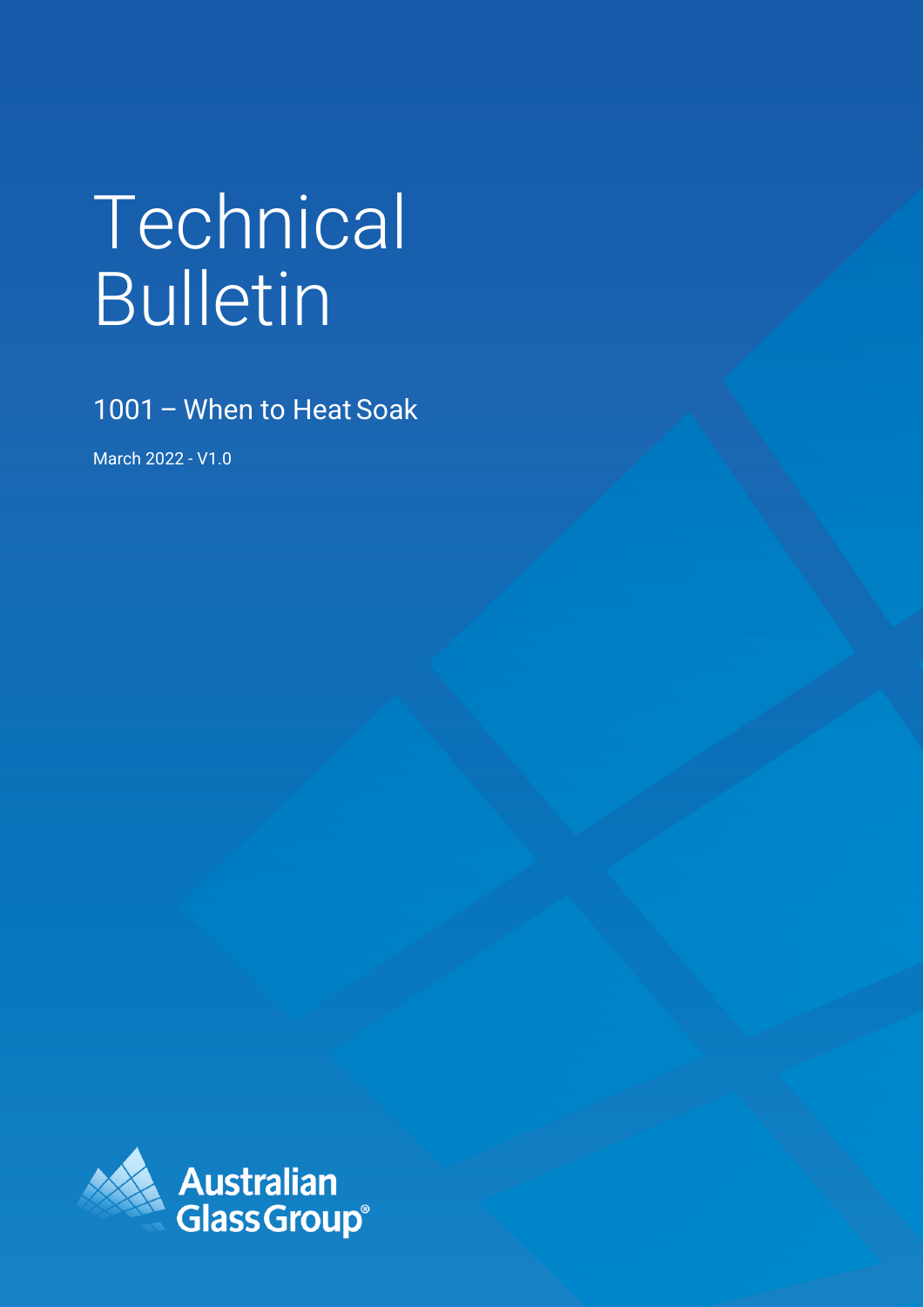## TB 1001 – When to Heat Soak

#### Cited National Standards:

• AS 1288: Glass in buildings – Selection and installation.

#### What is Heat Soaking?

The heat soak test was developed to detect unwanted inclusions in toughened glass that pose a risk of future spontaneous explosion. This is where toughened glass could explode without warning anytime in the future. Nickel sulphide is the biggest offender and these inclusions and can be present in the raw ingredients of glass (eg. silica sand). This is where using reliable glass manufacturers plays a significant role for consistency in glass quality with low risk of inclusions. For more information on heat soaking itself, and why it is performed, see [Technical Bulletin 1011 – Breakage of Toughened Glass.](https://agg.com.au/wp-content/uploads/2022/03/AGG-Technical-Bulletin-1011-Breakage-of-Toughened-Glass.pdf) 

The purpose of this Technical Bulletin is to advise what panes of glass on a building require Heat Soaking.

### Required Heat Soaking

The National Construction Code (NCC) references AS 1288 in the need for Heat Soaking for classes 2 to 9 buildings (ie. Commercial buildings), whenever monolithic toughened glass is vertically glazed above 5m from the space below (refer to clause 3.8 of AS 1288). 5m is measured from the top of the glass pane and only refers to the outer pane of an Insulated Glass Unit (IGU), if an IGU is used. This will however apply to the inner pane of an IGU if it is situated in an atrium, open staircase or other large internal void where the glass is 5m or higher from the space below. It also applies to all other toughened glass applications at height, including balustrade panes. Heat soaking is not required in this instance when a balcony, awning, or similar, provides protection to the occupants of the space below. To be deemed adequate protection, the balcony/awning must protrude out from the building a minimum distance of 2/3 the height of the glass pane and be situated at the bottom of that pane. For example, an apartment with balconies and full height glazing of 2700mm high - the balcony must protrude out from the building a minimum of 1800mm to be considered as adequate protection.

Commonly, most large commercial builds have a contract clause that states the individual preference of requiring all monolithic toughened glass to be heat soaked. In some cases, this also includes toughened laminate panes. While it is not a requirement of the NCC, it must be accounted for during the tendering process as heat soaking is an added process which is time consuming and an added expensive.

In many cases, toughened glass can be swapped for heat strengthened glass, such as the outer pane of a Double Glazed Unit (DGU). However, it is unlikely that balustrade glass can be changed from toughened or toughened laminate to heat strengthened or heat strengthened laminate due to the loads placed upon them.

Page 1

| <b>AGG NSW</b> |  |  |
|----------------|--|--|

140 Gilba Rd

**AGG VIC**

Girraween, NSW P: (02) 9896 0566 F: (02) 9896 0190

81-83 Rushdale St Knoxfield, VIC P: (03) 9730 7400 F: (03) 9730 7488

39 South Arm Rd Rokeby, TAS P: (03) 6247 1625

**AGG TAS**



F: (03) 6247 6843 agg.com.au | info.agg.com.au | 1300 768 024